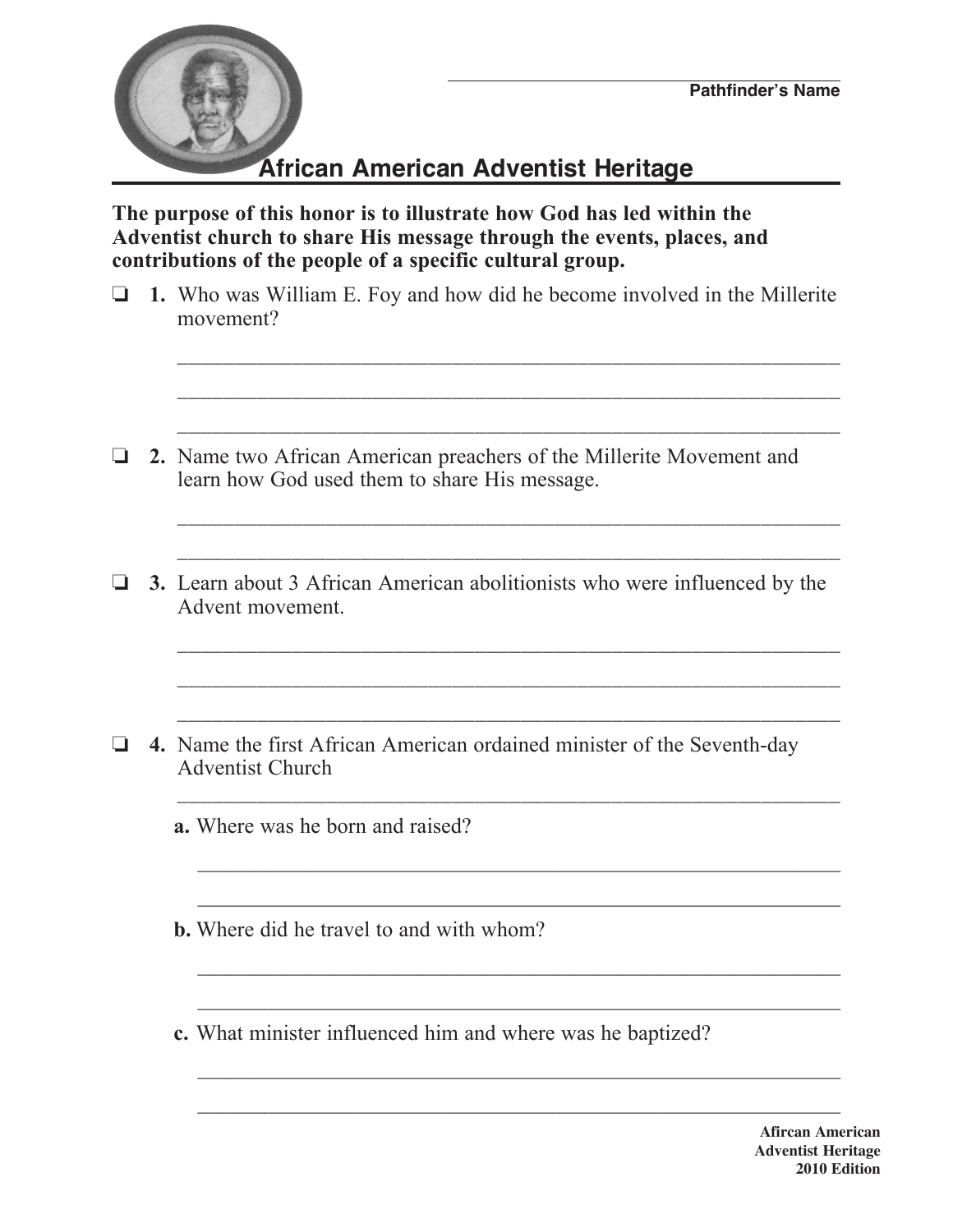|  | <b>d.</b> Learn how God used him to share God's message.                          |
|--|-----------------------------------------------------------------------------------|
|  | 5. When was the first African American Seventh-day Adventist Church<br>organized? |
|  | <b>a.</b> Why was it organized?                                                   |
|  | <b>b.</b> Where was it located?                                                   |
|  | <b>6.</b> What was the "Morning Star"?                                            |
|  | <b>a.</b> Why was it built and who encouraged this endeavor?                      |
|  | <b>b.</b> How and where was the Morning Star used?                                |
|  | c. Learn about several individuals that were instrumental in this work.           |
|  | d. Discover at least one miracle that occurred on the Morning Star.               |
|  | 7. Name two historical African American publications.                             |

**Afircan American Adventist Heritage** 2010 Edition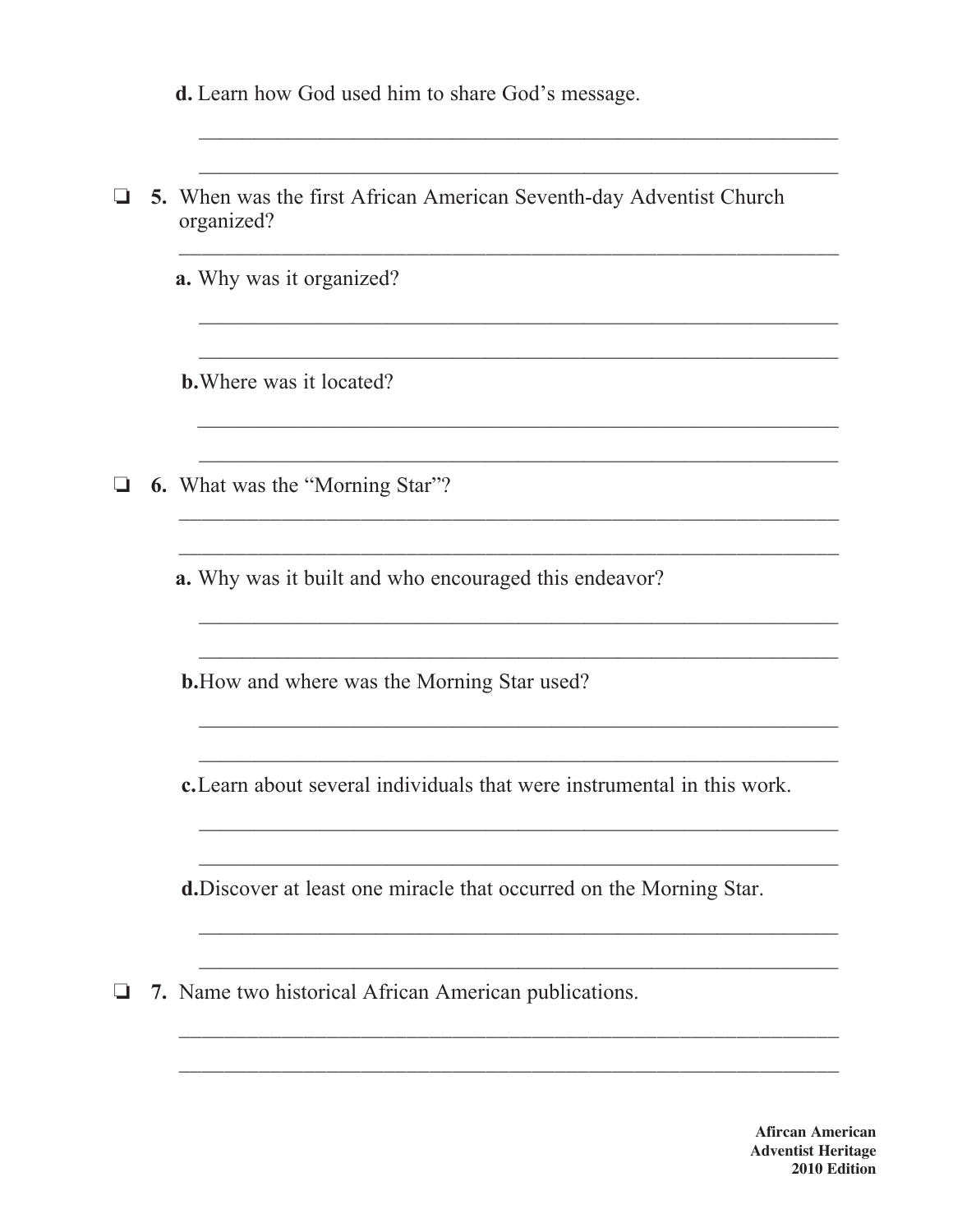|  |  |  |  |  |  | <b>a.</b> Who began each publication? |
|--|--|--|--|--|--|---------------------------------------|
|--|--|--|--|--|--|---------------------------------------|

| <b>b.</b> What is the current name of the NAD Publication for African |  |  |  |  |
|-----------------------------------------------------------------------|--|--|--|--|
| Americans?                                                            |  |  |  |  |

 $\Box$  8. Why was the first African American Adventist Camp Meeting held?

a. When and where was this camp meeting held?

**b.** How did God use the Camp Meeting to further His work?

 $\Box$  9. Name the first African American Adventist College and how did it receive its name.

<u> 1989 - Johann Stein, marwolaethau a bhann an t-Amhain an t-Amhain an t-Amhain an t-Amhain an t-Amhain an t-A</u>

**a.** When and where was it founded?

**b.** Who located the site for the school?

c. What was the size of the property chosen?

**Afircan American Adventist Heritage** 2010 Edition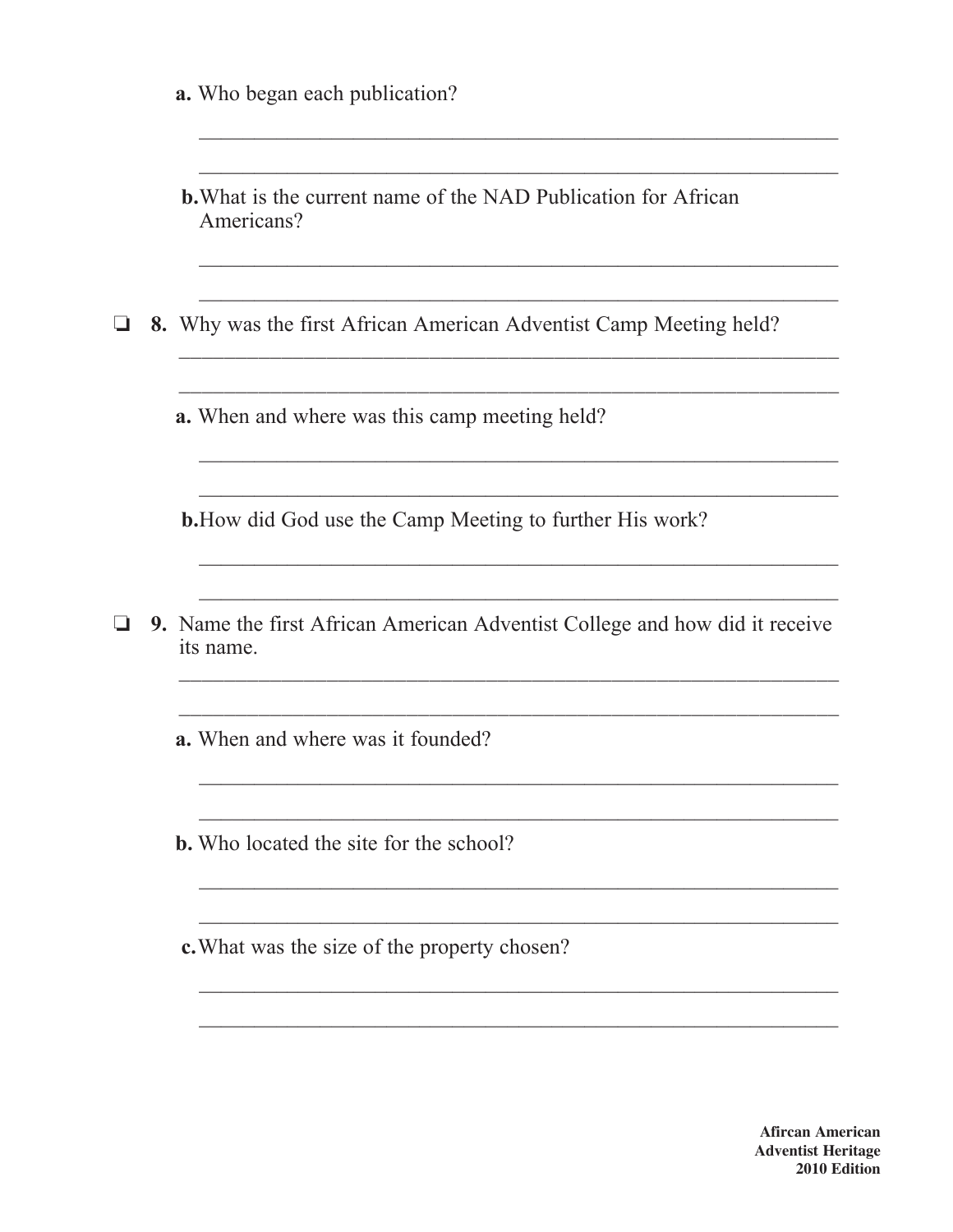| ⊔ |     | 10. Who was Anna Knight?                                                                                          |  |  |  |  |  |
|---|-----|-------------------------------------------------------------------------------------------------------------------|--|--|--|--|--|
|   |     |                                                                                                                   |  |  |  |  |  |
|   |     | <b>a.</b> Where and when was she born?                                                                            |  |  |  |  |  |
|   |     |                                                                                                                   |  |  |  |  |  |
|   |     | <b>b.</b> What education did she obtain and from where?                                                           |  |  |  |  |  |
|   |     |                                                                                                                   |  |  |  |  |  |
|   |     | c. What became her life work?                                                                                     |  |  |  |  |  |
|   |     |                                                                                                                   |  |  |  |  |  |
|   |     | d. To what mission field was the first overseas African American<br>Seventh-day Adventist female missionary sent? |  |  |  |  |  |
|   |     |                                                                                                                   |  |  |  |  |  |
| ❏ | 11. | In 1934 who became the first African American Master Comrade<br>(Master Guide) to be invested?                    |  |  |  |  |  |
|   |     |                                                                                                                   |  |  |  |  |  |
|   |     | <b>a.</b> Where and when was she born?                                                                            |  |  |  |  |  |
|   |     |                                                                                                                   |  |  |  |  |  |
|   |     | <b>b.</b> What was her life work and how did she serve Christ?                                                    |  |  |  |  |  |
|   |     |                                                                                                                   |  |  |  |  |  |
| ❏ | 12. | Who became the first African American Vice President of the General<br>Conference?                                |  |  |  |  |  |
|   |     |                                                                                                                   |  |  |  |  |  |
|   |     | <b>a.</b> Where and when was he born?                                                                             |  |  |  |  |  |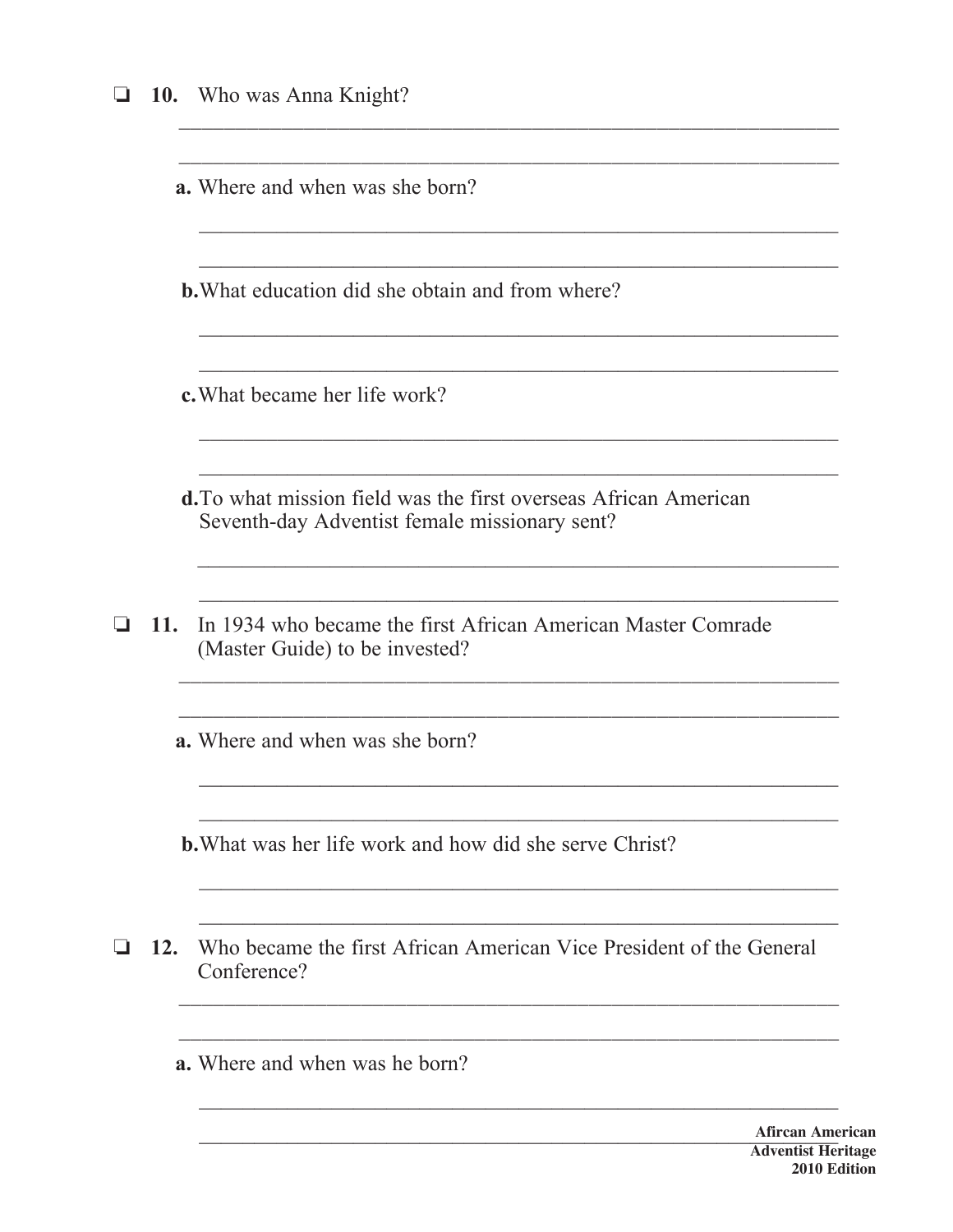|    |     | <b>b.</b> Where did he obtain his education?                                                 |  |  |  |  |  |  |
|----|-----|----------------------------------------------------------------------------------------------|--|--|--|--|--|--|
|    |     | c. For what is he most remembered in his ministry?                                           |  |  |  |  |  |  |
| ⊔  |     | 13. Name the first African American to serve as President of the North<br>American Division. |  |  |  |  |  |  |
|    |     | <b>a.</b> Where and when was he born?                                                        |  |  |  |  |  |  |
|    |     | <b>b.</b> Where did he obtain his education?                                                 |  |  |  |  |  |  |
|    |     | c. For what is he most remembered in his ministry?                                           |  |  |  |  |  |  |
| u. | 14. | When was the first regional conference approved?                                             |  |  |  |  |  |  |
|    |     | a. Where was the first regional conference?                                                  |  |  |  |  |  |  |
|    |     | <b>b.</b> What year was the first regional conference formed?                                |  |  |  |  |  |  |
|    |     | c. Name the first five regional conferences.                                                 |  |  |  |  |  |  |
|    |     | <b>Afircan Am</b>                                                                            |  |  |  |  |  |  |

erican **Adventist Heritage** 2010 Edition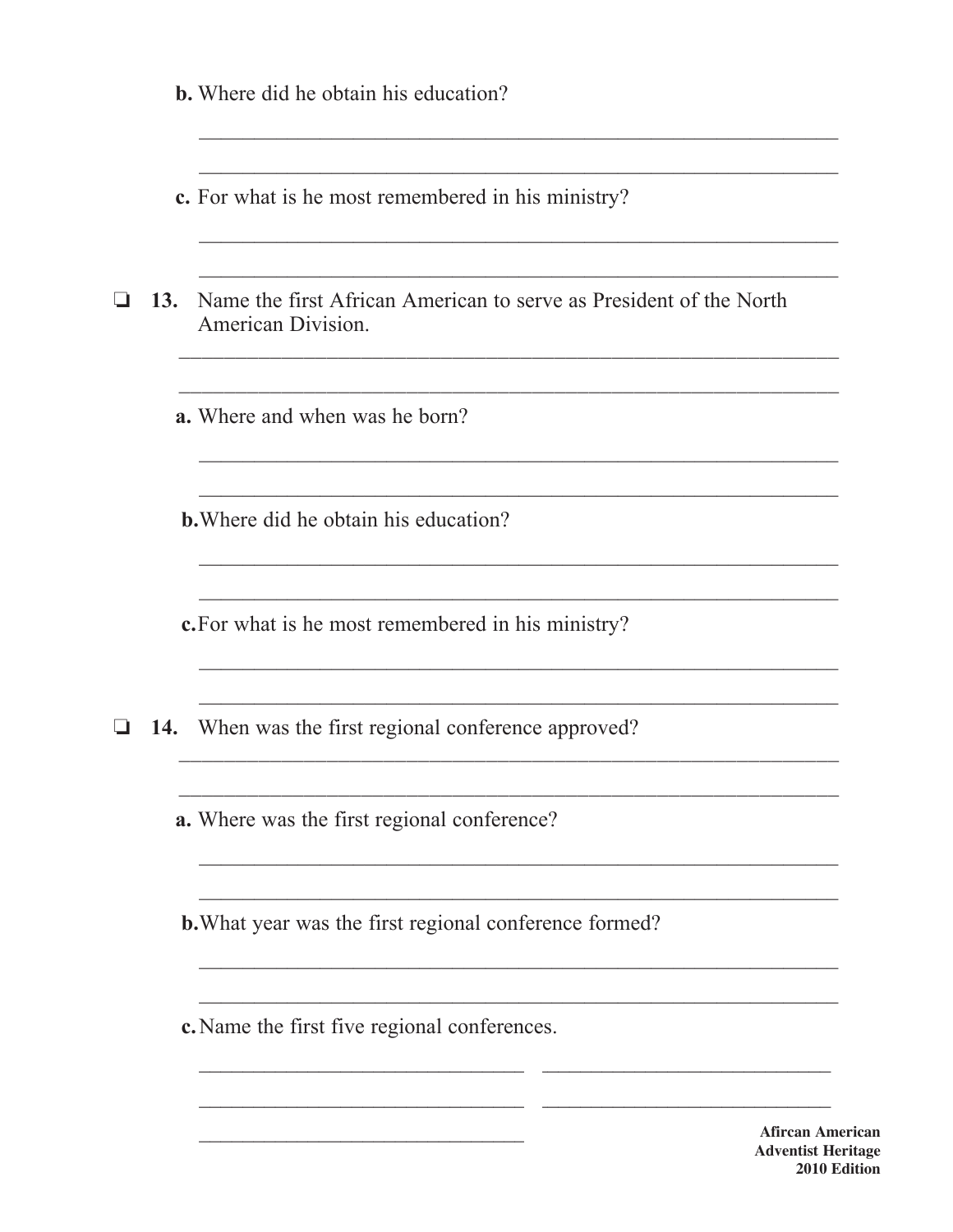**d.** In 1946 what regional conferences were added?

|  | $\Box$ 15. Do one of the following as a presentation at an Adventist Youth/ |
|--|-----------------------------------------------------------------------------|
|  | Pathfinder meeting, campout, or other equivalent event:                     |

 **a.** Create a song, poem, story or skit about African American Adventist pioneers.

 $\mathcal{L}_\text{max}$  , and the contribution of the contribution of the contribution of the contribution of the contribution of the contribution of the contribution of the contribution of the contribution of the contribution of t

 $\mathcal{L}_\text{max}$  , and the contribution of the contribution of the contribution of the contribution of the contribution of the contribution of the contribution of the contribution of the contribution of the contribution of t

- **b.** Create a display of pictures, articles, and resource materials on five (5) African American leaders in your local conference or church.
- **c.** Search the scriptures for at least three stories of people of color and write a one-page review of these stories: (Some resources include – Exodus 4:9- 16; Exodus 18; Acts 8)

Date completed \_\_\_\_\_\_\_\_\_\_\_\_\_\_\_\_\_\_\_\_\_\_\_\_\_\_\_\_\_\_\_\_\_\_\_\_\_\_\_\_\_\_\_\_\_